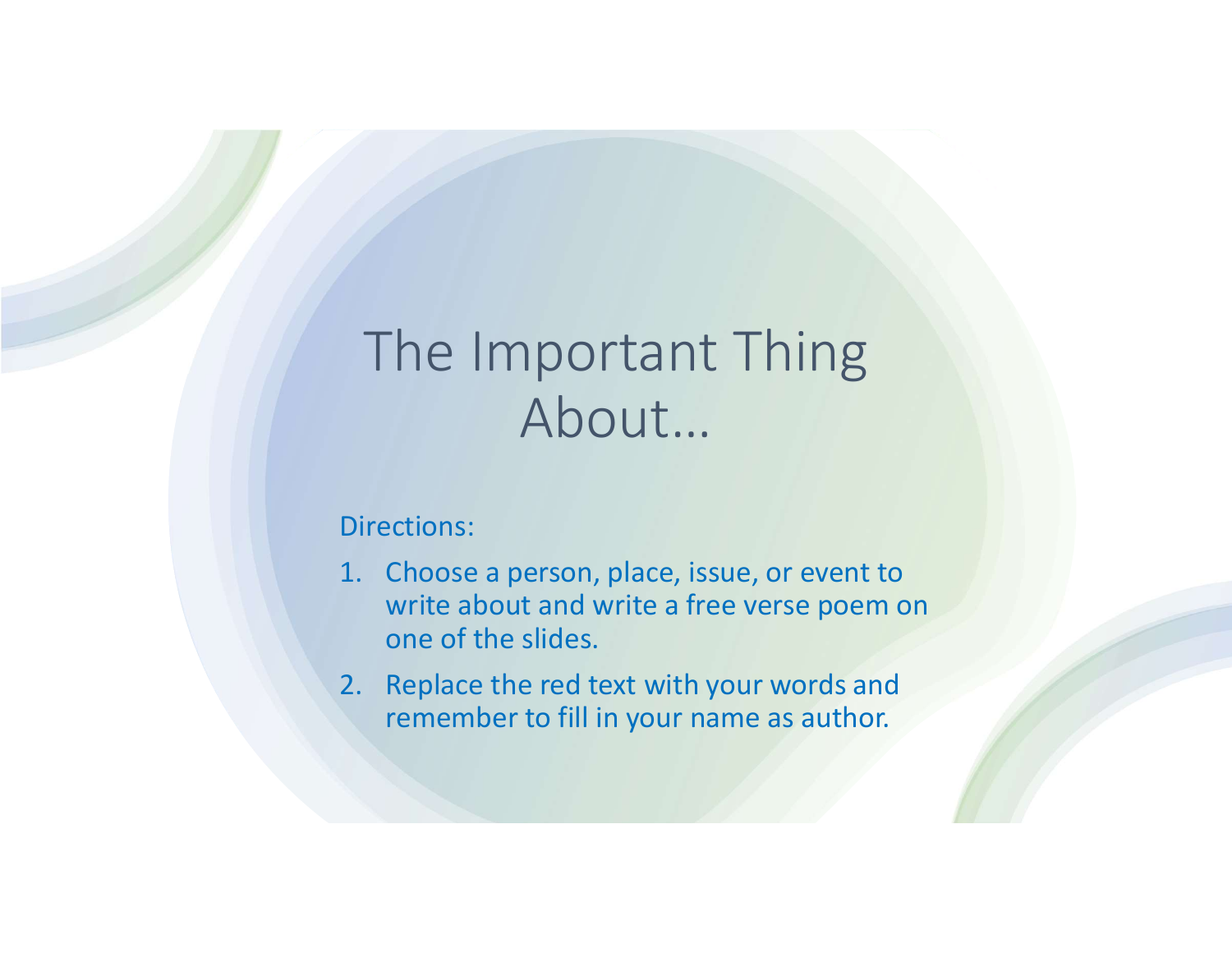The important thing about (name of person, place, thing, event) is (describe an important quality) By (your name)

- He/she/it is also (what else is special about \_\_\_?)
- And (describe another quality)
- And (describe another quality)
- And (describe one more positive quality if you can)
- But the most important thing about (name) is (repeat what else is special about  $\frac{By}{(vour name)}$ )<br>
And (describe another quality)<br>
And (describe another quality)<br>
And (describe one more positive quality if you can)<br>
But the most important thing about (name) is<br>
(repeat this the most important?) • He/she/it is also (what else is spectral about  $\_\_$ !)<br>• And (describe another quality)<br>• And (describe one more positive quality if you can)<br>• But the most important thing about (name) is<br>(repeat what you said in line
-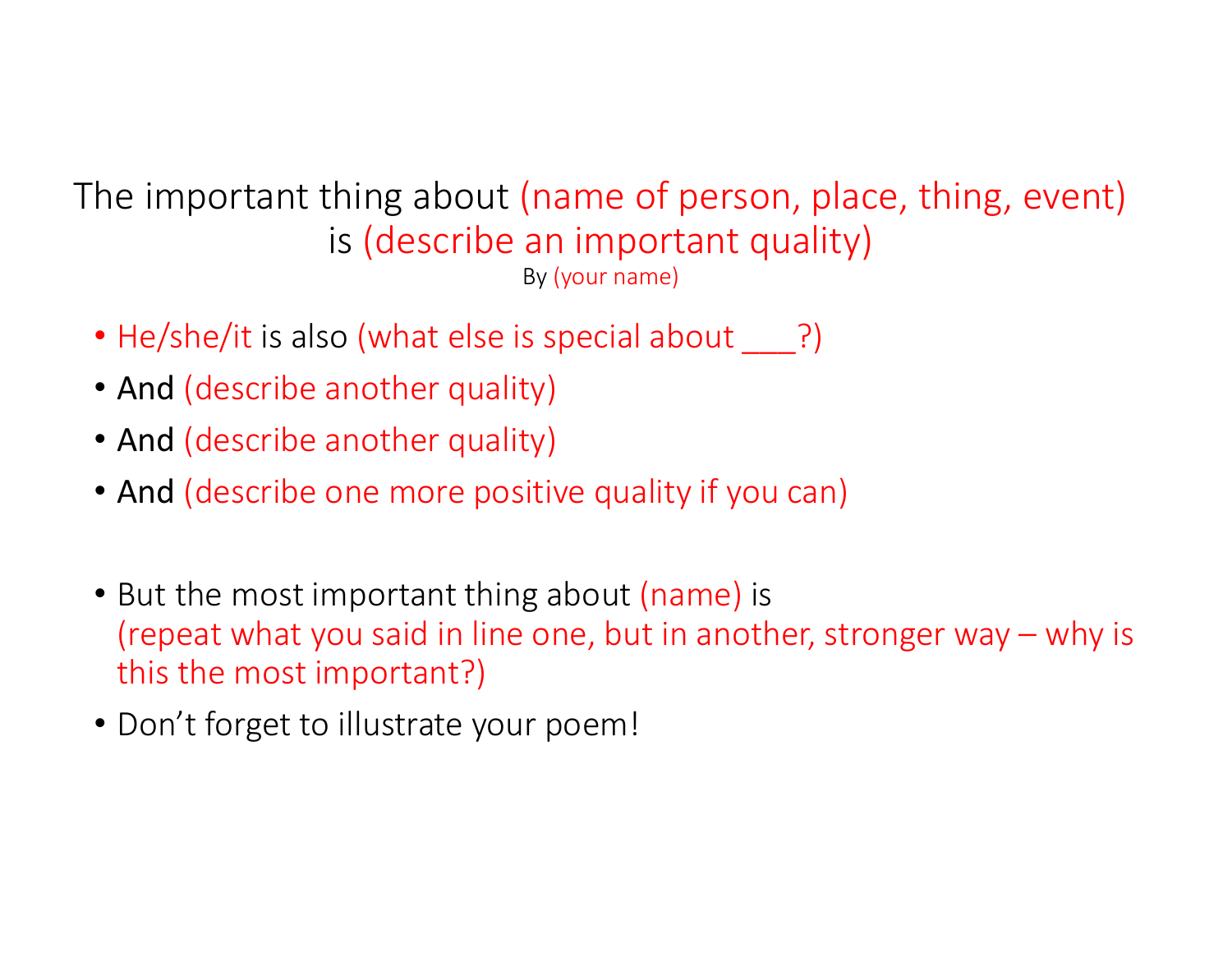## General Directions (Source: Karin Hess. (2009). Image & Write Poetry)

#### THE IMPORTANT THING ABOUT...

This formula is great to use when writing about another person. I've also used it to write about holidays (e.g. Thanksgiving), abstract concepts (e.g. Democracy, Faith, etc.), book characters, and famous people and events. It can even serve as an outline for a longer essay.

Line  $#1$ : The important thing about  $(name)$  is  $(most)$  striking attribute). Line #2: He/she is also (list other attributes)

and

Last Line: But the most important thing about (name) is (repeat what was said in line #1 or say the same thing in another way.)